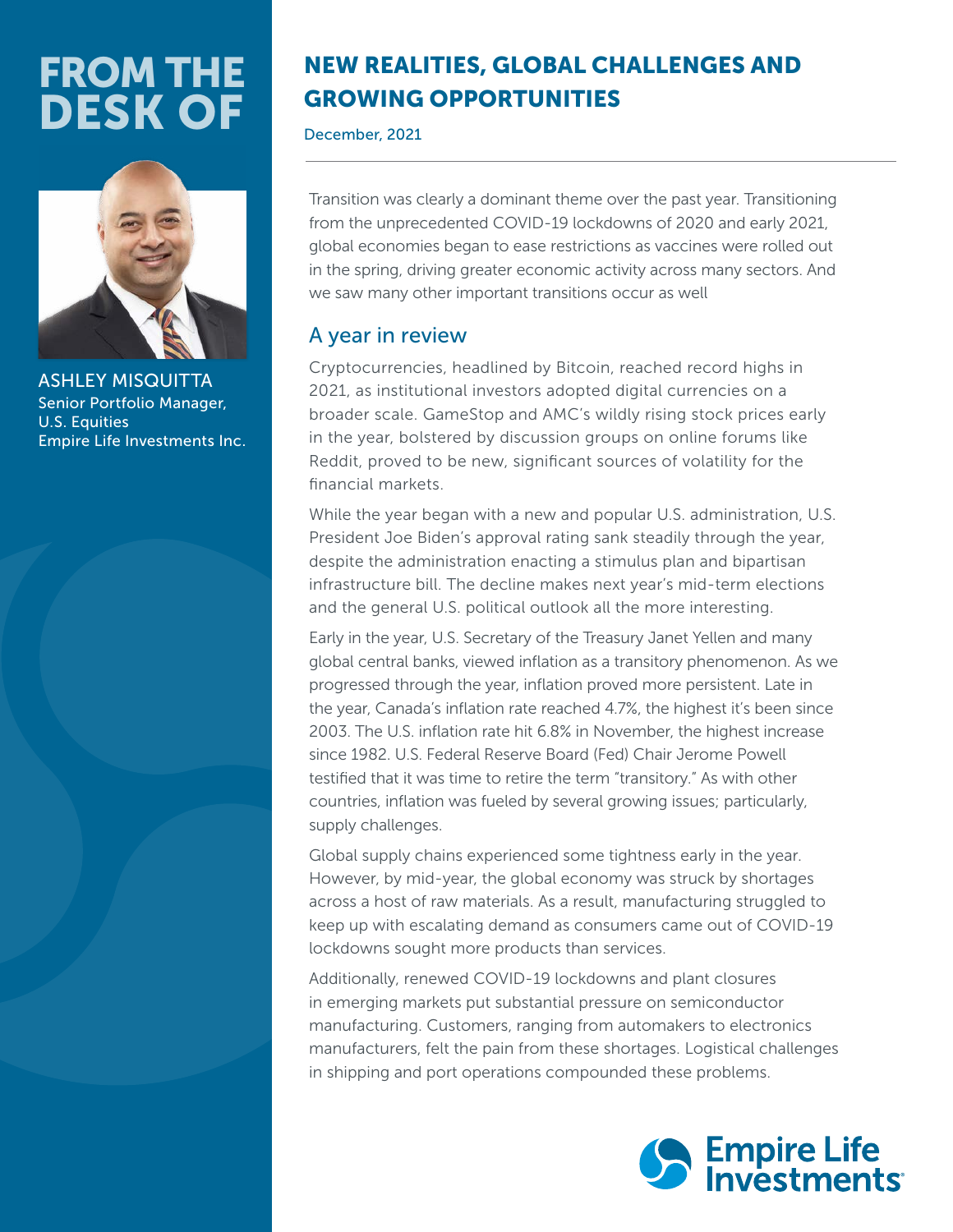### Persistent inflation fueled by global shortages, surging oil prices

While the price of oil suffered from a supply glut and lower demand in 2020, U.S. West Texas Intermediate crude futures staged a strong recovery, climbing to US\$84.65 per barrel in the fourth quarter of 2021. This was its highest level since October 2014. Coming out of COVID-19 lockdowns, increased consumption drove up oil usage, leading the Organization of the Petroleum Exporting Countries and Russia to increase production by 400,000 barrels per day in August, and in each month after that until they decided otherwise.

As you might expect, global central banks responded to rising inflation and the outlooks for their respective economies. After announcing it would hold its key interest rate near zero for the next couple of years in the second quarter, the Fed changed its tone and may well accelerate the pace of its tapering and potentially increase interest rates. Likewise, the Bank of Canada (BoC) in October said it would raise its key interest rate sooner than expected, potentially in the second or third quarters of 2022.

#### A strong year for equities and value investing

Global equity markets moved higher in 2021, despite concerns over inflation and indications of softening economic growth in the latter part of the year. In Canada, the S&P/TSX Composite Index advanced to a new record high in November. The S&P 500 Index reached a record closing price in December, while the Dow Jones Industrial Average and NASDAQ Composite Index reached record highs in November. Economic growth in the U.S. and China slowed in the third quarter, hindered by global supply issues and the COVID-19 Delta variant. Yields pushed higher, partially in response to the improving economy, along with climbing inflation and expectations for interest rate increases by central banks.

The Canadian dollar experienced strong rallies after the BoC announced it would reduce its asset purchases in April. The BoC was the first major central bank to begin tapering its asset purchases after a surge in the price of oil in October. The Canadian dollar appreciated versus the euro and yen, but performed modestly versus the U.S. dollar.

Amid the global economic recovery, particularly in the early part of the year, value-oriented stocks rebounded and outperformed growth; however, growth recovered sharply in the second half of the year. As disciplined investors that seek high-quality companies priced below what we believe to be their intrinsic values, we sought to capitalize on this market environment.

#### Maintaining a watchful eye on key trends, and expecting the unexpected

As the rapidly evolving market challenges and trends of 2021 have shown us, we should indeed be expecting the unexpected in 2022 … and beyond. We aim to stay ahead of developing challenges and remain keenly focused on various themes in 2022; namely, positioning and policy decisions by central banks; the growing severity and root causes of inflation; geopolitical risks and their effects on market stability; and developments surrounding COVID-19, such as the Omicron variant.